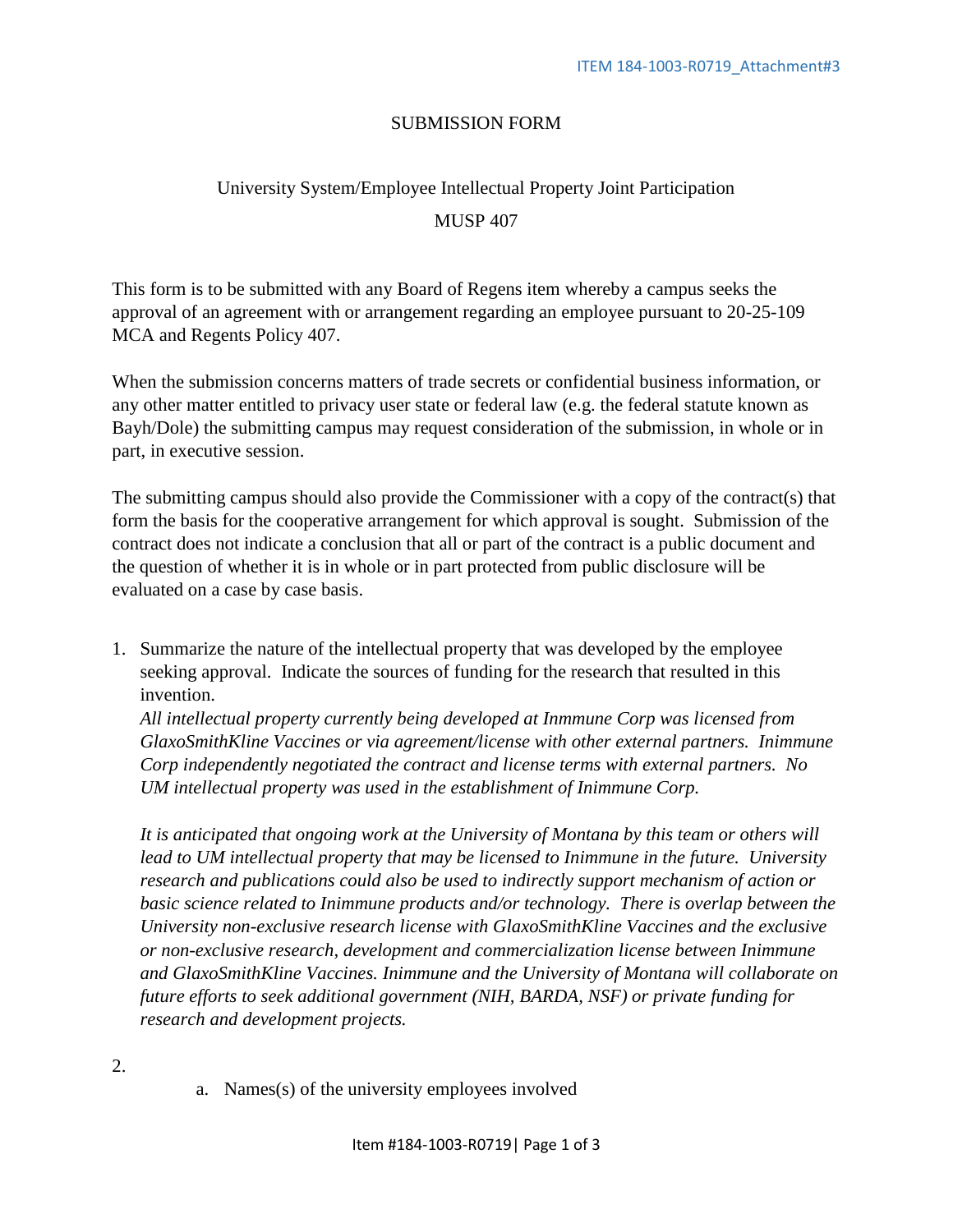*Van Cybulski, Cassandra Buhl, Margaret Whitacre, Robert Child, Craig Johnson, George Ettenger, Laura Bess, Mark Livesay, Juhienah, Lois Walsh, Roman Schoener, Shannon Miller.*

- b. Name(s) of the business entity(ies) involved. *Inimmune Corporation*
- 3. The university and employee(s) are seeking approval for (check as many as appropriate):
	- a.  $\Box$  The employee to be awarded equity interest in the business entity (stock options)
	- b.  $\Box$  The employee to serve as a member of the board of directors or other governing board of the business entity
	- c.  $\boxtimes$  The employee to accept employment from the business entity
	- d.  $\Box$  Other. Please explain
	- 4.
- a. Summarize the nature of the relationship between the university and the business entity (e.g., the entity is licensing intellectual property from the university, the entity is co-owning the intellectual property with the university). *No licensing arrangement currently exists between UM and Inimmune. Future licensing or collaborative research agreements are likely. Inimmune will have access to the University core laboratory services and vivarium using standard UM rates for external organizations and a standard Facilities Use Agreement will be established for this purpose.*
- b. The proposed duration of the agreement or arrangement. *To be determined*
- c. The conditions under which the agreement may be terminated or dissolved. *To be determined*
- 5. Explain specifically how the University System or the State of Montana will likely benefit from the agreement or arrangement.
	- *a. Inimmune will bring increased employment to Montana.*
	- *b. Inimmune will seek to commercialize UM intellectual property and return-ofinvestment through licensing, milestones and/or royalties.*
	- *c. New opportunities for public/private research funding for UM and Inimmune.*
	- *d. Inimmune will enhance the image and notoriety of UM through applications of research done at UM.*
	- *e. Inimmune will enhance the research mission of UM by collaborating on new research projects.*
- 6. Summarize the financial terms of the agreement or arrangement. Include:
	- a. The value, nature and source of the University's contributions.